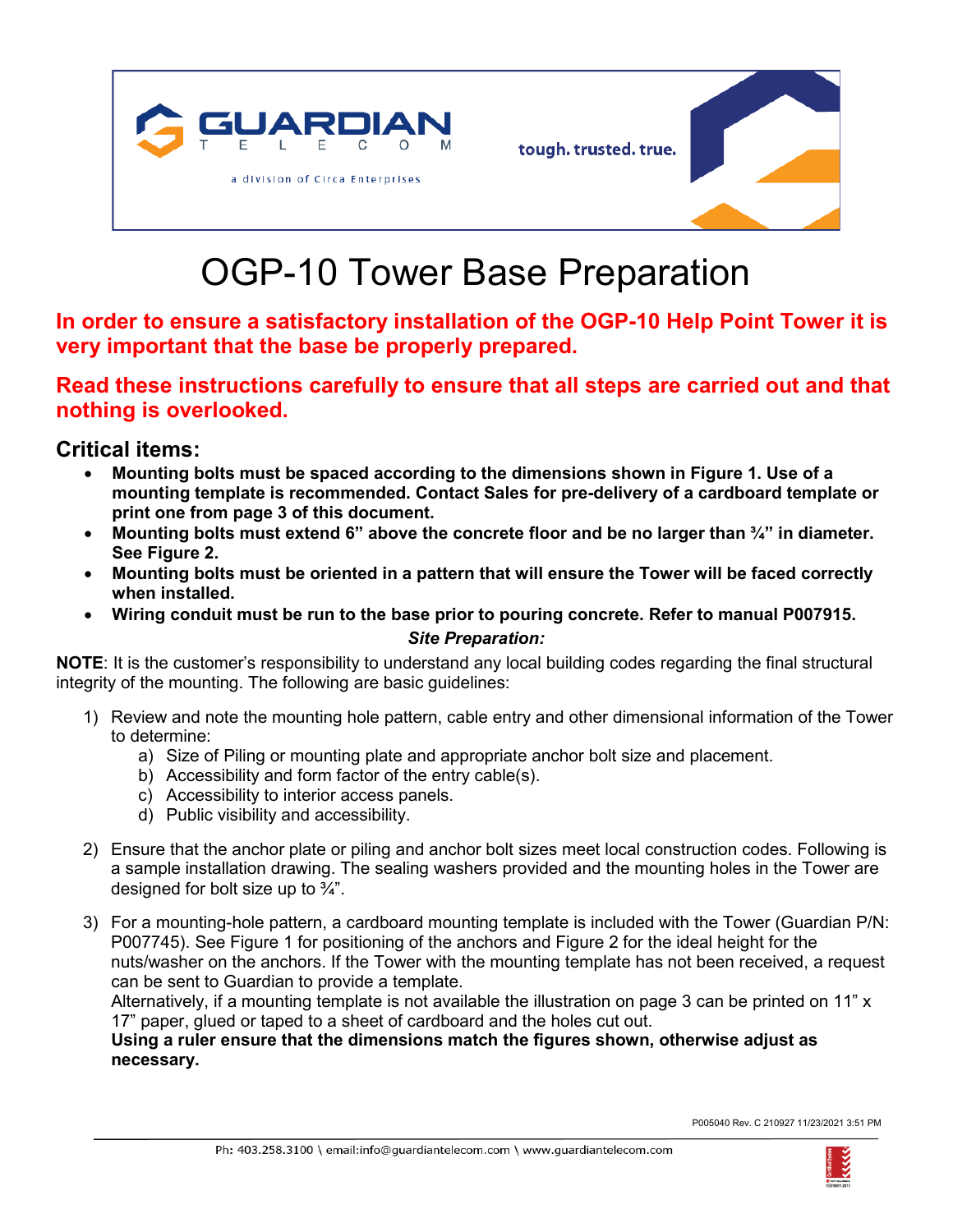





**Sample Installation Guideline**

**General Construction Notes (Based on 2019 codes for Canada Only): Consult local codes/standards** The following guidelines will provide sufficient support for 350lbs (160Kg's) impact force with winds up to 125Mph (200Kph)\*



-Offset post location will not change the capacity of the slab to support lateral loads on the post by its mass against overturning.

-10" embedded anchor rods will create a 45 degree shear cone; therefore the anchor rods must be inset minimum 10" from edge of slab.

-Adjust rebar to be adjacent to anchors where possible. Additional bar specified to suit.